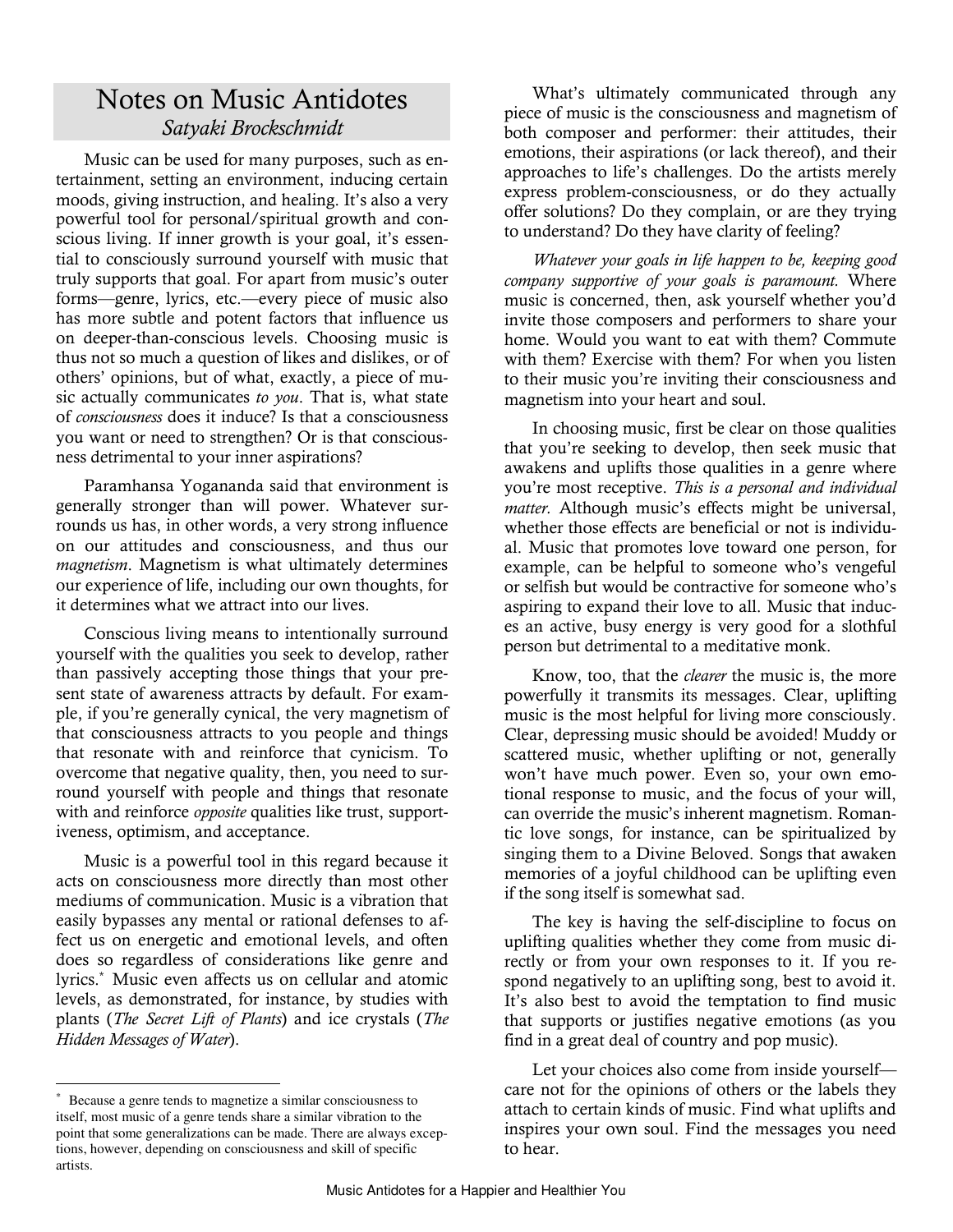## Dimensions of Communication in Music

There are four dimensions through which music communicates consciousness.

First are the qualities of feeling as inherent in the music itself. Well-written music can induce just about any mood or emotion, such as courage, hope, anger, anxiety, peace, etc. This is accomplished through musical elements like melody (rising, falling, lilting, choppy, etc.), tempo (soothing, activating, agitating, etc.), rhythm (steady, scattered, heavy, light, etc.), harmonies (giving emotional depth), and the specific choice of instruments (strings, brass, woodwinds, etc.) and playing styles (plucked, bowed, etc.)

The second dimension involves the qualities of feeling that arise from our own emotional responses. Certain pieces of music—especially well-known melodies, anthems, etc.—bring back specific memories for us, such as some other special event or experience. The feelings that arise from these memories have much more to do with our experiences during which we'd heard that music than with the qualities of the music itself. This may either reinforce the feeling of the music or conflict with it.

The third dimension is the quality of energy expressed in the music. There are three basic qualities of energy: deadening (heavy or obstructing), activating (energizing or busy), and elevating (light or clarifying). Music may express one of these qualities clearly, or contain a mixture of them. Deadening energy mixed with activating energy produces depression. Activating energy by itself can become scattering; when blended with an elevating quality it can become very engaging and inspiring. An elevating quality by itself can be very focusing or calming.

The fourth dimension is the music's resonance within our subtle energy bodies, specifically within the different spinal centers or "chakras." Each spinal center has distinct relationships with the physical body and with different psychological qualities or attitudes (see table). Music directly affects these energy centers within us, either activating, deadening, or elevating that center and its qualities.

These effects are important because spiritual growth is primarily a matter of rising energy in the spine. The more that one's energy is directed upward in the spine, toward the higher centers, the greater one's spiritual awareness and ability to see purpose and meaning in every experience. Conversely, the more one's energy is directed downward toward the lower centers, the more one becomes enmeshed in materialism and worldliness. As energy moves downward in the spine, one becomes more problemconscious and tends to see life as meaningless.

*True "spiritual" music, then, is whatever helps the energy within an individual's spine to rise above its "base" level, irrespective of genre.* This varies greatly from person to person*.* If one's energy is primarily in the 2nd chakra (as happens during puberty, for instance), music that draws energy up to the  $3<sup>rd</sup>$  chakra (as many rock songs do) are spiritually uplifting. Maybe that's why teenagers love it! But a person whose energy is primarily in the 5<sup>th</sup> chakra, that same music is spiritually degenerate. And just because music happens to be labeled "spiritual," uses Sanskrit mantras, or talks about Jesus, for instance, doesn't guarantee that its be universally uplifting. It very much depends on the consciousness of the performers, where the arrangement itself resonates within the spinal centers, and what the *listener* actually needs. It's again a very individual matter and can change over time.

As you grow spiritually, in fact, you literally outgrow certain music. Although you may have needed at one point in your life to awaken deep feelings in the heart, later you need to uplift that energy to to the throat chakra, the center of expansion, lest it become narrow, possessive, attached, or emotional. The spiritual journey, indeed, doesn't end until *all* one's energies have been uplifted to the spiritual eye—the point between the eyebrows, the seat of enlightenment and through there to the crown chakra at the top of the head, the seat of spiritual liberation. At that point, of course, you don't need music any longer!

In summary, every piece of music communicates its consciousness—its hidden message—through a combination of feelings, energy, and resonance within the chakras. Because most composers aren't aware of this reality, the inner message often contradicts the intended outer message, leading to confusion. But when a composer is aware of the inner message *and supports it* with the outer message and the very forms of the music, the result is a high degree of clarity and thus a great impact on consciousness.

Such composers can even add yet another dimension. While most songs might activate, uplift, or deaden certain qualities at a particular spinal center, much more can be communicated through transitions *between* multiple centers, namely, specific states of awareness and even specific solutions to negative emotions and other challenges of life. In this way music can serve as an effective *antidote* to those negative emotions.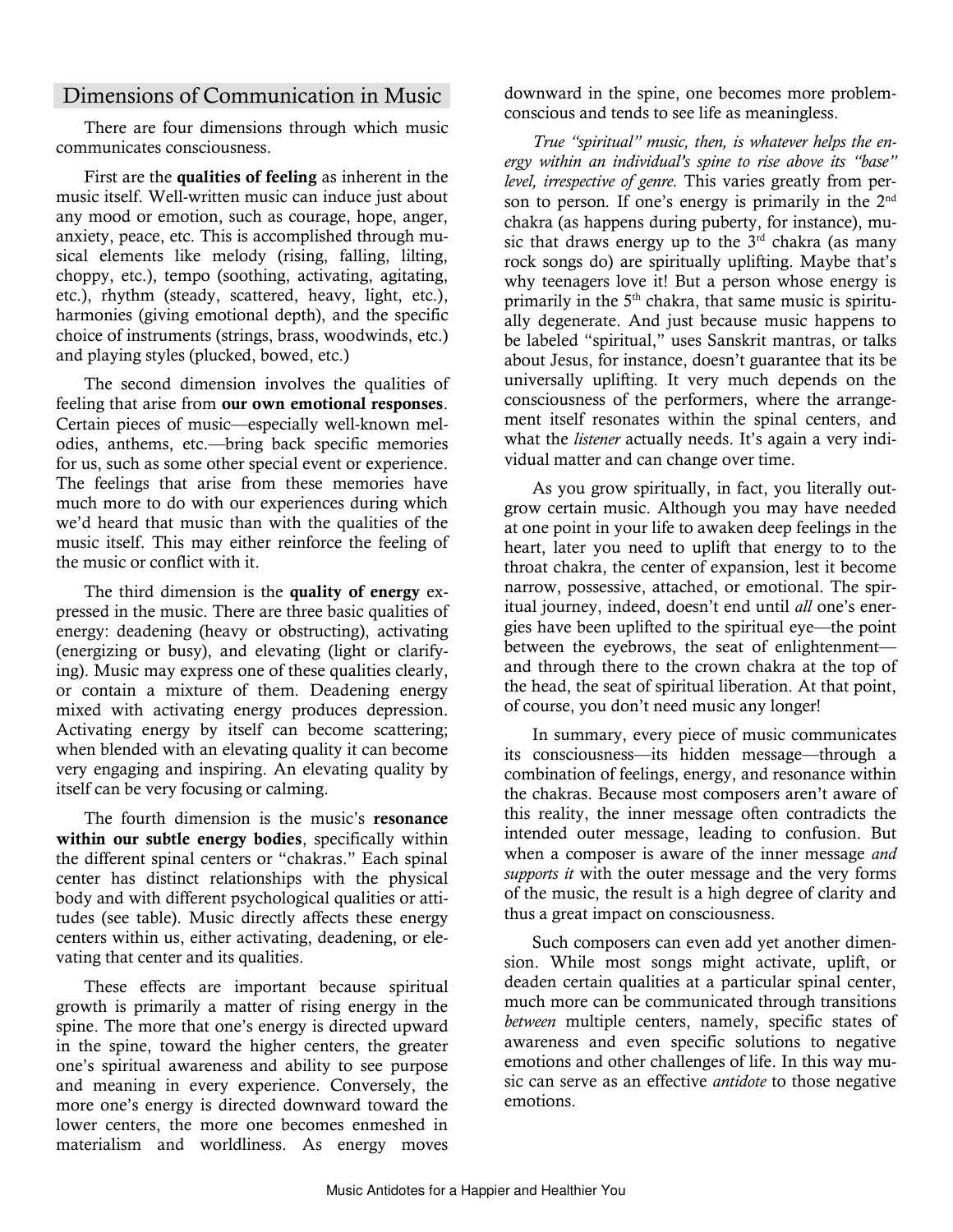## Listening to the Messages

### I. Become aware of the spinal centers

As described in the spinal centers table, tense and relax the muscles around each of the centers, thereby drawing energy and awareness to that center.

It's also helpful to chant AUM at the different chakras using specific these notes: G (below middle C) for the 1<sup>st</sup> chakra, to A ( $2<sup>nd</sup>$ ), Bb ( $3<sup>rd</sup>$ ), D (above middle C,  $4<sup>th</sup>$ ), Eb ( $5<sup>th</sup>$ ), F (medulla), and G (spiritual eye). Do this up and down a few times, ending at the point between the eyebrows.

### II. Neutralize your emotional responses

To hear what a piece of music is saying in and of itself, it's necessary to listen without becoming personally and emotionally involved either with attraction or repulsion. To neutralize your emotions, try focusing on something very mundane that brings up no old memories (good or bad), no social or political thoughts (like concerns over where the thing is made), and no value judgments. This might be a pencil, a brick, a chair, a pad of paper, or even a mundane experience like brushing your teeth or folding clothes.

Focus on that object or experience for a few moments and try to feel a freedom from reactivity. Then, while listening to a piece of music, hold your mind on that neutrality (neutralizing your tendency to react emotionally) while allowing yourself to feel what the music is doing on its own. With a little practice, you'll be able to do this at will.

### III. Reading the message

While listening, make mental notes of the different dimensions of communication that enter your awareness: the qualities of feeling, the energies involved and the direction (up, down, neutral) of those energies, and any resonance within the spinal centers. Also allow your mind to generate imagery if it wants. Such images can be very revealing!

You can listen to a song several times, focusing on each dimension individually. After listening, jot down whatever notes or images you can to describe your experience (without analyzing them). If you felt a resonance at a particular spinal center, look at the qualities of that center and see if they ring a bell with any specific feelings you might have had.

It's then fun to go back and look at the title and lyrics (if any) for the song and see if there's any real correlation. You can also listen to the song again and try to go even deeper into the experience you described. A truly great song will give a bountiful harvest no matter how many times you listen to it. Those are the songs that really survive decade after decade.

#### IV. Music as an antidote

Once you've gotten an idea about the qualities of a song, think about the opposite qualities. If a song awakens a deep love in the heart and lifts it upward ("opening the heart"), for instance, the opposite movement would be to pull that energy downward and contract it into the heart ("putting up walls"). A song that awakens a sense of contentment would have as it's opposite a sense of greed or desire.

In this way you can build a collection of songs that are antidotes to specific negative emotions or states of consciousness—that is, they generate a consciousness in which the negativity cannot exist. When you become aware that you're struggling with such a state, listen to the antidote song several times. If you listen with concentration, you can pull yourself out of a mood in a matter of minutes!

Songs that make transitions between different spinal centers, or move between different feelings, generally have an even deeper or more specific message. When positively directed, these songs can even offer specific solutions to certain problems.

A good example is *Playboy of the Western World,* an instrumental piece composed by Donald Walters and performed on *The Mystic Harp* by Derek Bell, the late harpist for The Chieftains. It begins with a first melody line played on the harp in such away to suggest promiscuity or flirtation, resonating with the sacral center ( $2<sup>nd</sup>$  chakra) around the sex organs. Then a second melody line that resonates at the spiritual eye takes over, suggesting the response of the "Higher Self" that asks, "Are you really happy with such behavior?" In response, the first melody line returns but now at the heart center and with a harmony line, suggesting a dance with a partner, as in marriage (certainly higher than promiscuity). The Higher Self (the second melody line) responds again as if to say, "That's better, but still not enough." The third time through the first melody, the resonance is at the cervical center, suggesting an expansion of that love to include *all*  life, at which point the Higher Self comes in to celebrate: "Yes! Now you've got it!" A profound spiritual teaching right in the span of a short song!

When you feel a series of transitions in a song, you can again try to feel them in the opposite direction with the opposite quality and see what state of consciousness is produced (like frustration, despair, etc.) Then play the song again and feel yourself rising out if it, adding another arrow in the quiver of tools for your personal and spiritual growth.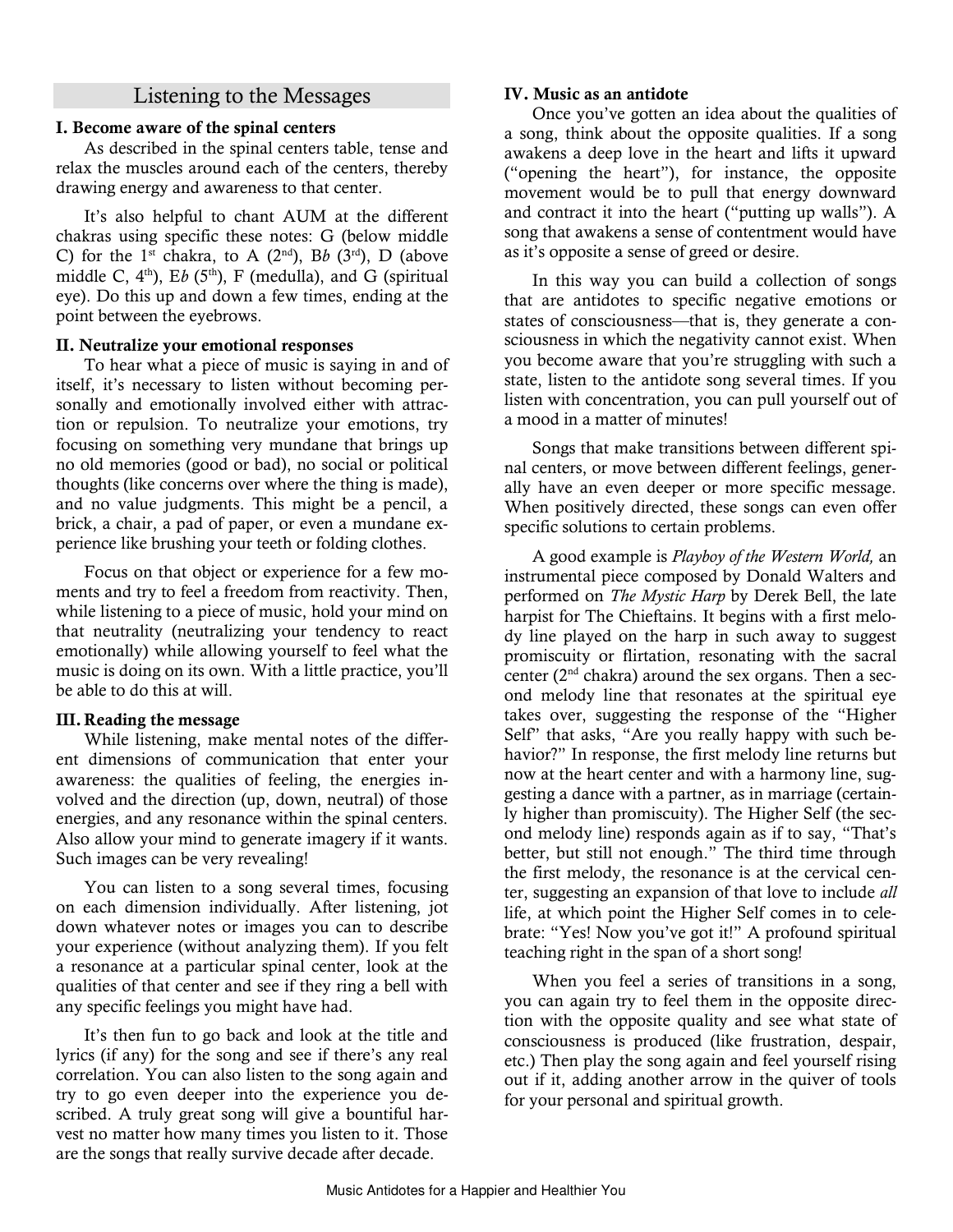| <b>Center</b>            | <b>English Name</b><br>& Location                                      | Sanskrit & Lit-<br>eral Translation | Body Parts &<br><b>Controlled Func-</b><br>tions                                   | <b>Exercise to</b><br><b>Help Locate</b>                        | <b>Musical Note</b><br>for Chanting<br><b>AUM</b> | Ashtanga Yoga &<br><b>Spiritual Aspects</b>              | <b>Beneficial &amp; Misdirected</b><br><b>Attitudes</b>                                                        | Element         | <b>Inner Sound</b>                          |
|--------------------------|------------------------------------------------------------------------|-------------------------------------|------------------------------------------------------------------------------------|-----------------------------------------------------------------|---------------------------------------------------|----------------------------------------------------------|----------------------------------------------------------------------------------------------------------------|-----------------|---------------------------------------------|
| 7th                      | Crown,<br>1000-petaled lotus<br>Top of the head                        | Sahasrara<br><b>Thousand Fold</b>   | Seat of the soul;<br>site of liberation<br>after enlightenment<br>at spiritual eye | Go into samad-<br>hi                                            | $(none - )$<br>beyond sound)                      | Samadhi<br>Liberation                                    | Beyond duality, harmony,<br>free, omnipresent, omnisci-<br>ent, samadhi bliss                                  |                 |                                             |
| $6th$ (+ pole)           | Spiritual/Third eye,<br>Christ center; point be-<br>tween the eyebrows | Ajna<br>To perceive                 | Seat of enlighten-<br>ment and intuition;<br>concentration and<br>will power       | Knit eyebrows<br>and look up to<br>point between<br>eyebrows    | G (above<br>middle C)                             | Dhyana<br>Divine joy, Enlight-<br>enment                 | Attunement, radiant joy, solu-<br>tion-consciousness<br>Too intellectual, coldly ra-<br>tional, misuse of will | Super-<br>ether | AUM, like<br>roar of great<br>bursting sea  |
| 6 <sup>th</sup> (- pole) | Medulla oblongata,<br>"Mouth of God"                                   | (same as above)                     | Entry point of cos-<br>mic energy; regu-<br>lates breath                           | Contract mus-<br>cles at base of<br>skull, tilting<br>head back | F                                                 | Dharana<br>Ego (self-offering)                           | Selfless service, divine sur-<br>render<br>Ego-involved, proud, vain, "I,<br>my, me, mine."                    |                 | (same as<br>above)                          |
| 5 <sup>th</sup>          | Cervical center<br>(throat)                                            | Vishudha<br>Purification            | Neck, throat, vocal<br>cords; all oral<br>communication                            | Contract throat<br>and neck, feel<br>bump at top of<br>spine    | $Eb$ (E-flat)                                     | Pratyahara<br>Calmness, expan-<br>sion                   | Expansive, deeply calm,<br>silence<br>Restless, spacey, bored,<br>mercurial, worldly longing                   | Ether           | Wing through<br>trees, rushing<br>water     |
| 4 <sup>th</sup>          | <b>Dorsal Center</b><br>(heart)                                        | Anahat<br><b>Unstuck</b>            | Heart, lungs, dia-<br>phragm, circula-<br>tion, arms, hands,<br>manual dexterity   | Squeeze<br>shoulder blades<br>together                          | D                                                 | Pranayama<br>Divine Love                                 | Devotion, love, compassion<br>Attachments, negative emo-<br>tions out of control                               | Air             | Deep bell (or<br>higher bell)               |
| 3 <sub>rd</sub>          | Lumbar Center<br>(navel)                                               | Manipur<br>Lustrous Jewel           | Stomach, intes-<br>tines, digestion,<br>assimilation                               | Pull stomach<br>muscles/navel<br>in toward spine                | Bb (B-flat)                                       | Asana<br>Fiery self-control                              | Zest for life, self-control<br>Ruthlessness,<br>abuse of power                                                 | Fire            | Harp, vina,<br>plucked string<br>instrument |
| 2 <sub>nd</sub>          | Sacral Center<br>(sex organs)                                          | Swadisthan<br>Sweetness             | Sexual organs,<br>reproductive sys-<br>tem, procreation                            | Contact sexual<br>muscles                                       | A                                                 | Niyama<br>Ability to follow<br>positive obser-<br>vances | Flexible, open,<br>willing, intuitive<br>Ungrounded, wishy-washy,<br>spineless                                 | Water           | Flute (crick-<br>ets, trickling<br>water)   |
| 1st                      | Coccyx Center<br>(base of spine)                                       | Mulandhara<br>Root/Support          | Legs and feet,<br>walking, anus,<br>elimination                                    | Contact anus                                                    | G (below<br>middle C)                             | Yama<br>Ability to follow<br>rules and com-<br>mandments | Steadfastness, courage,<br>loyalty<br>Stubbornness.<br>heavy-minded                                            | Earth           | Bumblebee<br>(rumbling<br>motor)            |

# Qualities of the Spinal Centers (Chakras)

*Music Antidotes for a Happier and Healthier You* • Details derived from teachings of Paramhansa Yogananda and Swami Kriyananda